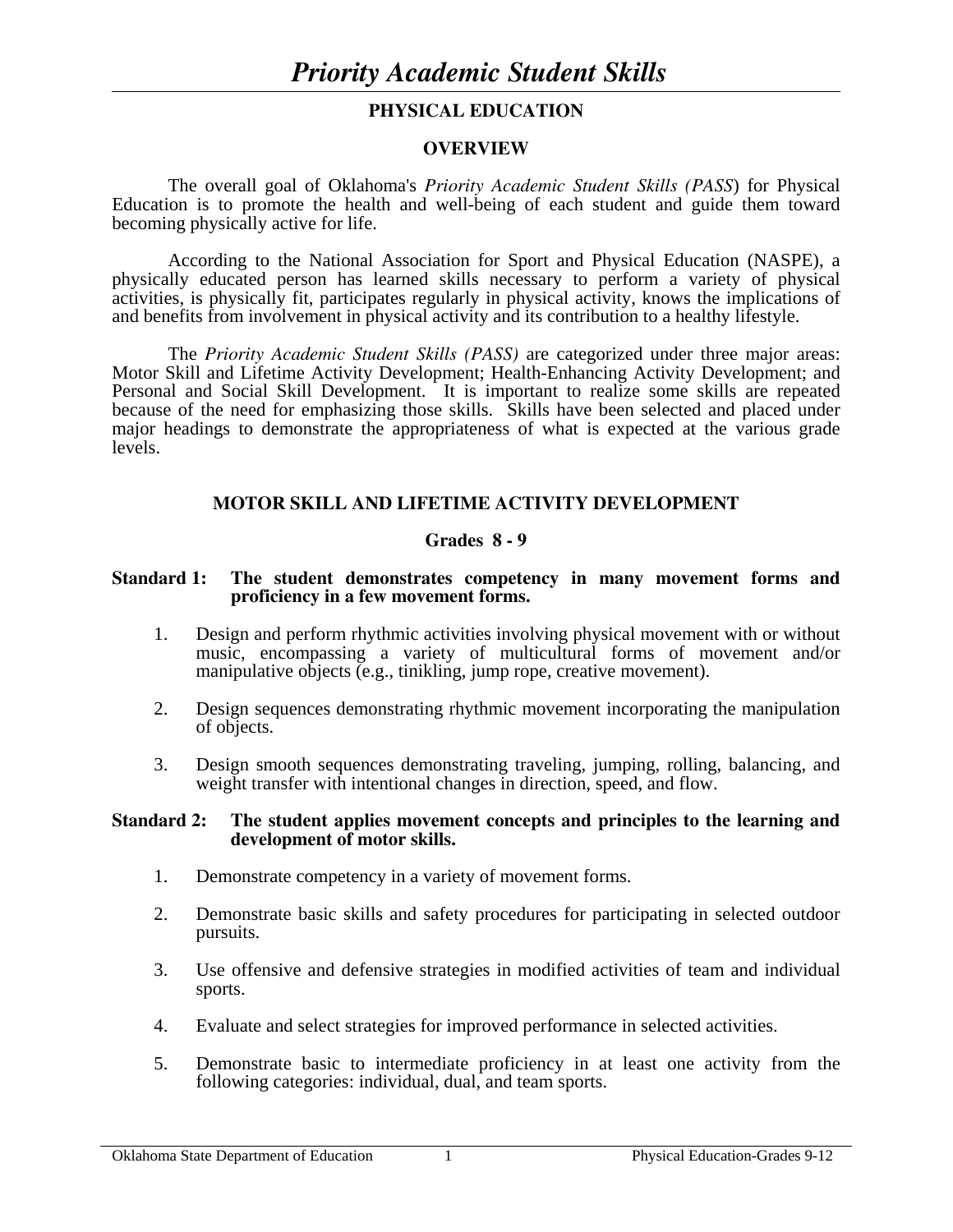# *Priority Academic Student Skills*

- 6. Demonstrate basic to intermediate proficiency in at least one of the following categories: aquatics, dance, gymnastics, and outdoor pursuits.
- 7. Perform a variety of dances with fluency and in time to music (e.g., folk, square, social, creative).

## **HEALTH-ENHANCING ACTIVITY DEVELOPMENT**

## **Standard 3: The student exhibits a physically active lifestyle.**

- 1. Establish personal fitness goals.
- 2. Participate regularly in and out of the school setting in health-enhancing physical activity to accomplish personal goals.
- 3. Demonstrate knowledge of long-term physiological and psychological benefits that may result from regular participation in physical activity.
- 4. Correctly demonstrate various weight-training principles.
- 5. Describe principles of training and conditioning for specific activities.

## **Standard 4: The student achieves and maintains a health-enhancing level of physical fitness.**

- 1. Analyze and categorize activities and exercises according to potential fitness benefits.
- 2. Evaluate the role of exercise and other factors to be considered in weight control.
- 3. Design and participate in an individual fitness program that emphasizes health-related fitness components: muscular strength, muscular endurance, flexibility, cardiovascular endurance and body composition.<br>4. Use results from fitness assessments to guide cha
- Use results from fitness assessments to guide changes in personal program.
- 5. Design and implement a personal fitness profile that relates to total wellness.
- 6. Utilize technology to research fitness, health, and wellness information.

## **PERSONAL AND SOCIAL SKILL DEVELOPMENT**

## **Standard 5: The student demonstrates responsible personal and social behavior in physical activity settings.**

- 1. Demonstrate appropriate conduct as an individual and as part of a group.
- 2. Apply appropriate safety rules and precautions inherent to physical education.
- 3. Recognize the influence of peer pressure.
- 4. Solve problems by analyzing causes and potential solutions.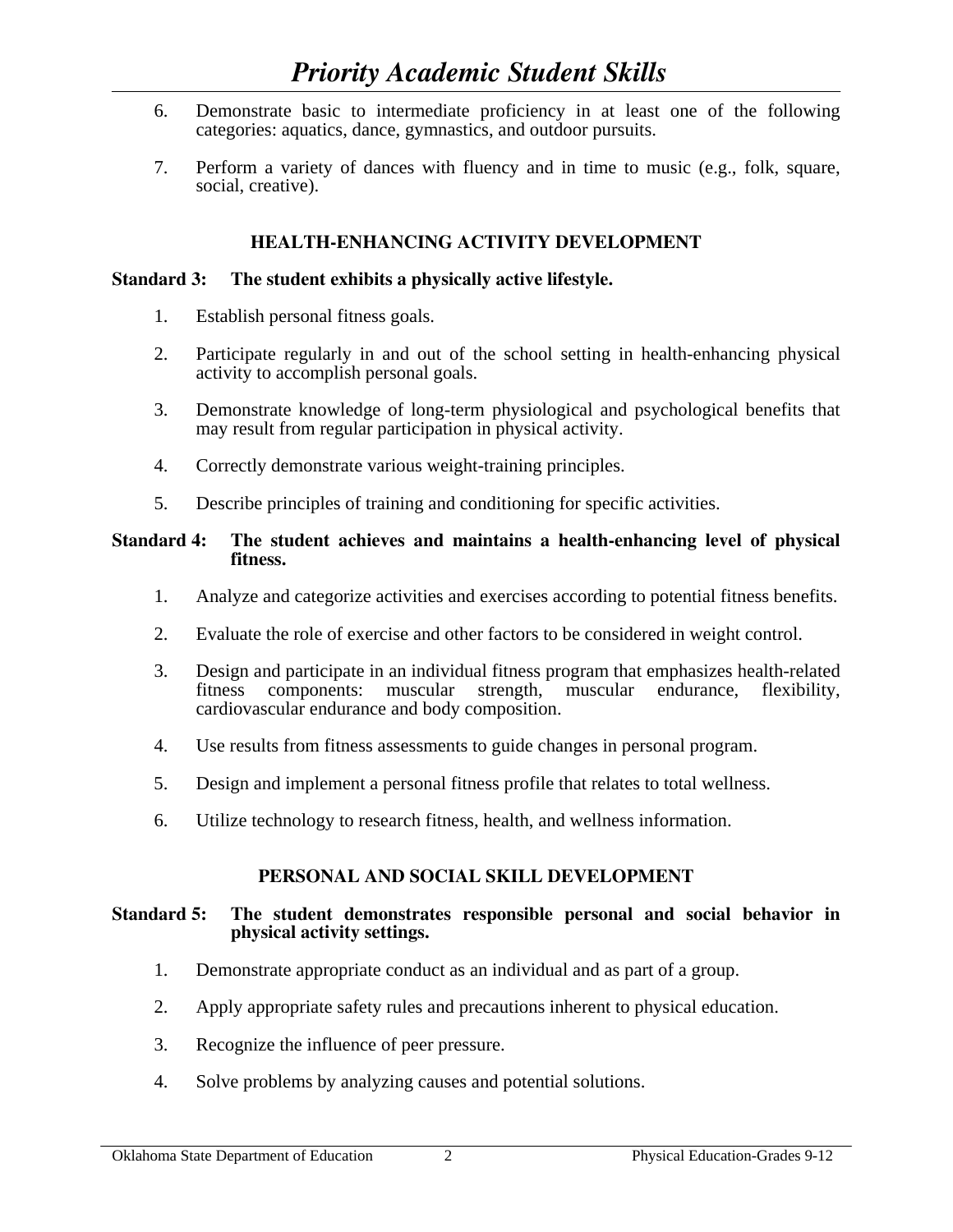5. Work cooperatively with a group to achieve group goals.

## **Standard 6: The student demonstrates understanding and respect for differences among people in physical activity settings.**

- 1. Show respect for persons of like and different skill levels.
- 2. Discuss the historical role of various games, sports, and dance in the cultural life of a population.
- 3. Utilize technology in gathering information concerning the history of sports and other cultural games and dances.

#### **Standard 7: The student understands that physical activity provides opportunities for enjoyment, challenge, self-expression, and social interaction.**

- 1. Try new and challenging activities.
- 2. Recognize physical activity as a means for self-expression and enjoyment.
- 3. Become more skilled in a selected favorite activity.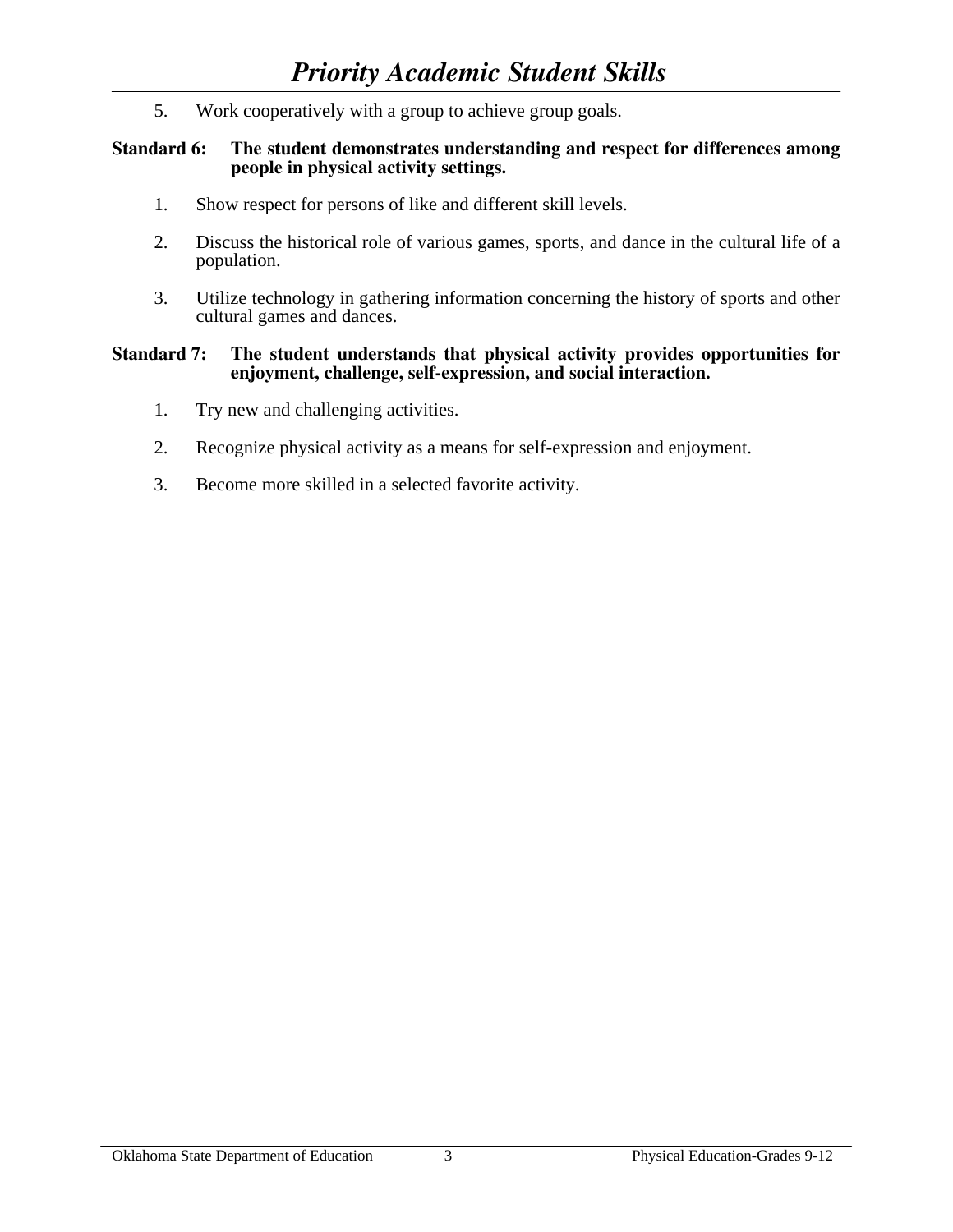## **MOTOR SKILL AND LIFETIME ACTIVITY DEVELOPMENT**

## **Grades 10 - 12**

## **Standard 1: The student demonstrates competency in many movement forms and proficiency in a few movement forms.**

- 1. Demonstrate basic to intermediate knowledge and skill proficiency in at least one of the following categories: aquatics, combative, dance, individual and team sports, and outdoor pursuits.
- 2. Demonstrate intermediate to advanced knowledge and skill proficiency in at least one of the following categories: aquatics, combative, dance, individual and team sports and outdoor pursuits.
- 3. Perform at least one intermediate/advanced level of rhythmic activity, in time to music, from the following categories: folk, square, social, or creative dance.
- 4. Explore introductory outdoor activities (e.g., orienteering, hiking, cycling).

#### **Standard 2: The student applies movement concepts and principles to the learning and development of motor skills.**

- 1. Apply biomechanical principles and concepts to analyze and improve performance of self and others.
- 2. Compare and contrast offensive and defensive patterns in sports.
- 3. Identify and apply critical elements to enable the development of movement proficiency.
- 4. Utilize technology for increased specialized knowledge of the development of movement proficiency.

## **HEALTH-ENHANCING ACTIVITY DEVELOPMENT**

## **Standard 3: The student exhibits a physically active lifestyle.**

- 1. Explain how physical activity is likely to change at various stages of life and develop strategies to deal with those changes.
- 2. Plan a lifetime physical fitness program profile.
- 3. Self-test personal fitness status of health-related components: cardiovascular endurance, muscular strength, muscular endurance, flexibility, and body composition.
- 4. Contrast health-related components with skill-related components of physical fitness.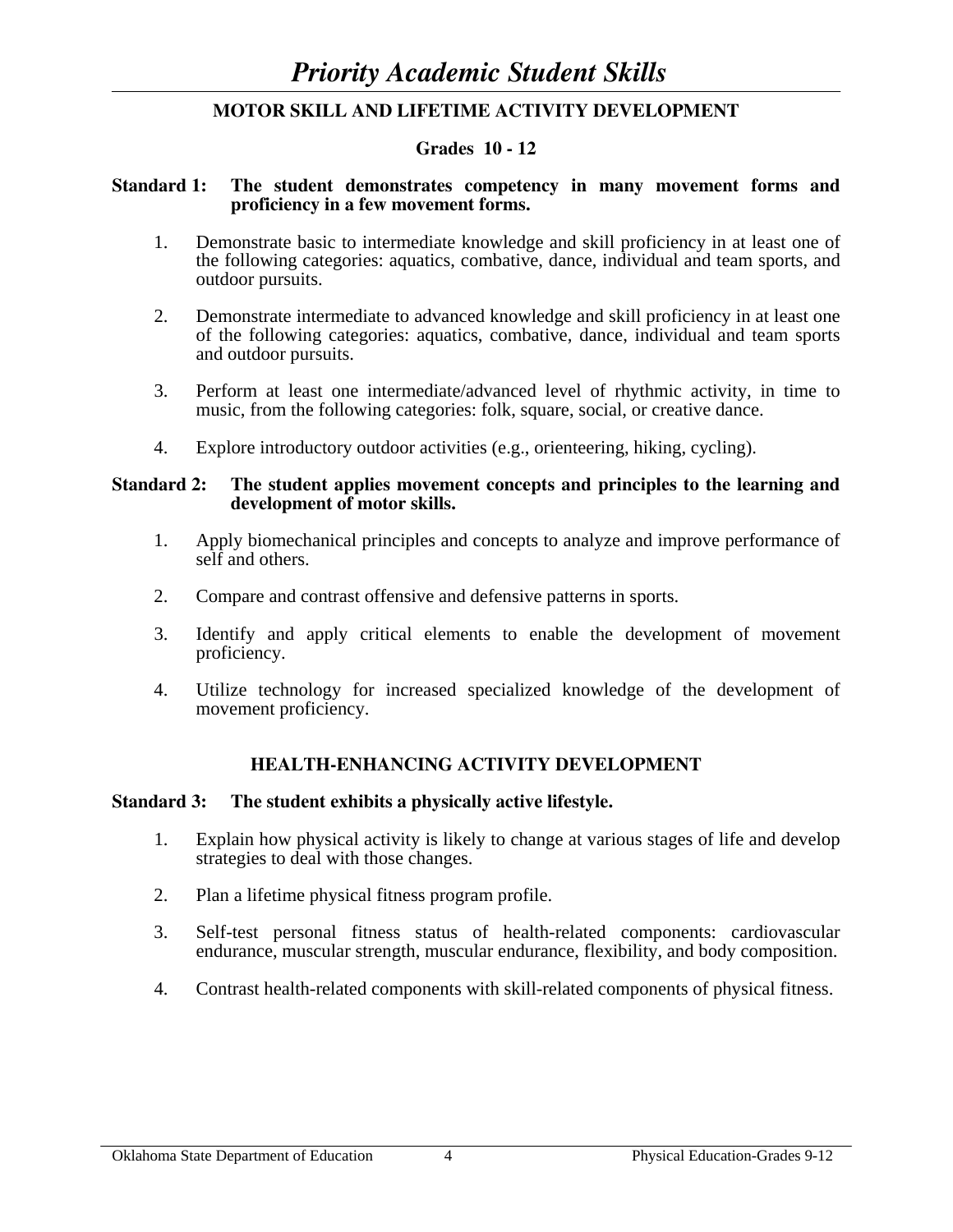## **Standard 4: The student achieves and maintains a health-enhancing level of physical fitness.**

- 1. Maintain and improve health-related fitness components (i.e., cardiovascular endurance, muscular strength, muscular endurance, flexibility, and body composition).
- 2. Evaluate risks and safety factors that may affect physical activity preferences.
- 3. Use results of fitness assessments to guide changes in his/her personal program.
- 4. Utilize technology to critically evaluate claims and advertisements made about commercial products, programs, and services in the fitness and health fields.
- 5. Categorize activities that can be pursued in the local community according to benefits and participation requirements.
- 6. Analyze time, cost, and accessibility factors related to regular participation in physical activities.

## **PERSONAL AND SOCIAL SKILL DEVELOPMENT**

## **Standard 5: The student demonstrates responsible personal and social behavior in physical activity settings.**

- 1. Accept responsibility in a leadership role and willingly follow to accomplish group goals.
- 2. Avoid potential conflicts by communicating with other participants.
- 3. Encourage others to apply appropriate etiquette in all physical activity settings.
- 4. Demonstrate appropriate conduct and etiquette as an individual and as a part of a group.
- 5. Accept and respect the decisions made by game officials, whether fellow students, teachers, or volunteers.

## **Standard 5: The student demonstrates understanding and respect for differences among people in physical activity settings.**

- 1. Participate with and show respect for persons of like and different skill levels.
- 2. Respect physical and mental limitations of self and others.
- 3. Participate in a variety of games, sports, and rhythmic activities representing various multicultural backgrounds.
- 4. Identify the effects (e.g., physical fitness level, climatic conditions) of age, gender, race, ethnicity, socioeconomic standing, and culture upon physical activity preferences and participation.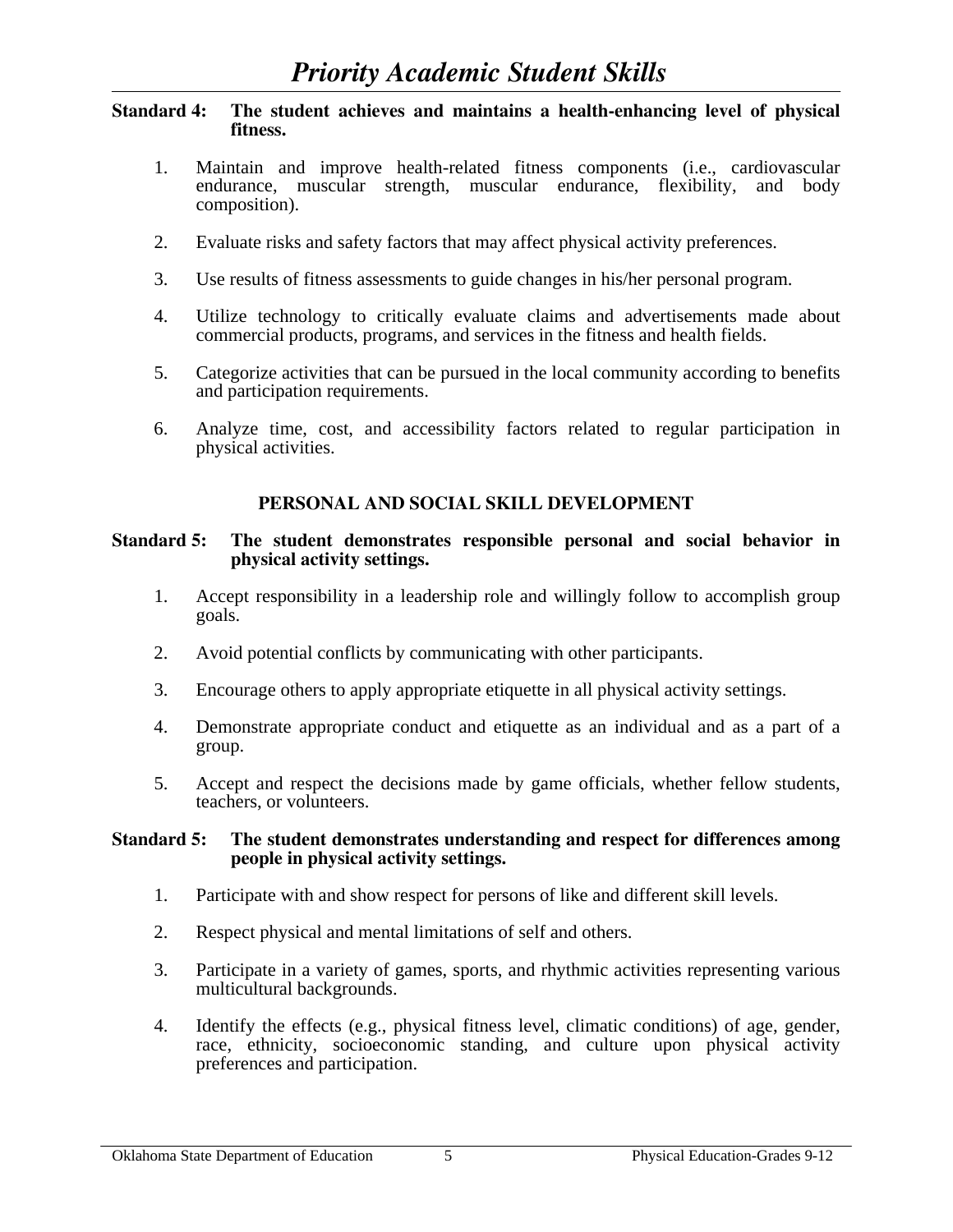# *Priority Academic Student Skills*

## **GLOSSARY**

**aerobic** - the metabolic function in which oxygen is used to produce energy. Aerobic training conditions the cardiorespiratory and muscular skeletal system.

**authentic assessment** - assessing the student in the actual or natural setting in which the skill is performed.

**ballistic** - bouncing type movements, as in bouncing a stretch which is not recommended.

**biomechanical principles** - the principles of human movement.

**body composition** - the ratio of lean body mass (bone, muscle, organs) to body fat.

**cardiorvascular endurance** - a measure of the heart's ability to pump oxygen-rich blood to the working muscles during exercise, and the muscle's ability to take up and use the delivered oxygen to produce the energy needed to continue exercising.

**combatives** - activities that allow students the opportunity to match physical strength, skill, and agility against other students.

**cooperation** - the ability to work with others in pursuit of a mutual goal.

**creative movement** - allowing students to express feelings, ideas, emotions, and creativity through rhythmical movement.

**flexibility** - the ability of a joint to move freely through a full range of motion.

**health-related fitness** - fitness components (i.e., muscular strength, muscular endurance, flexibility, body composition, and cardiorespiratory endurance).

**healthy lifestyle** - health-related behaviors over which the individual has personal decisionmaking control, including proper diet, adequate exercise, and appropriate rest which promotes both physical and emotional well-being.

**locomotor skills** - skills used to move from one place to another or to raise the center of gravity (i.e., walking, running, sliding, skipping, galloping, jumping, hopping).

**manipulative skills** - skills such as catching, throwing, kicking, striking that involve the handling of an object or objects.

**motor skills** - movement skills classified as locomotor, nonlocomotor, rhythmical and manipulative.

**muscular endurance** - the ability of a muscle or muscle group to apply force repeatedly or to sustain a contraction for a period of time.

**muscular strength** - the ability of a muscle or muscle group to exert force against a resistance.

**nonlocomotor skills** - movement in place or around the axis of the body such as bending, twisting, swaying, or raising and lowering of body parts.